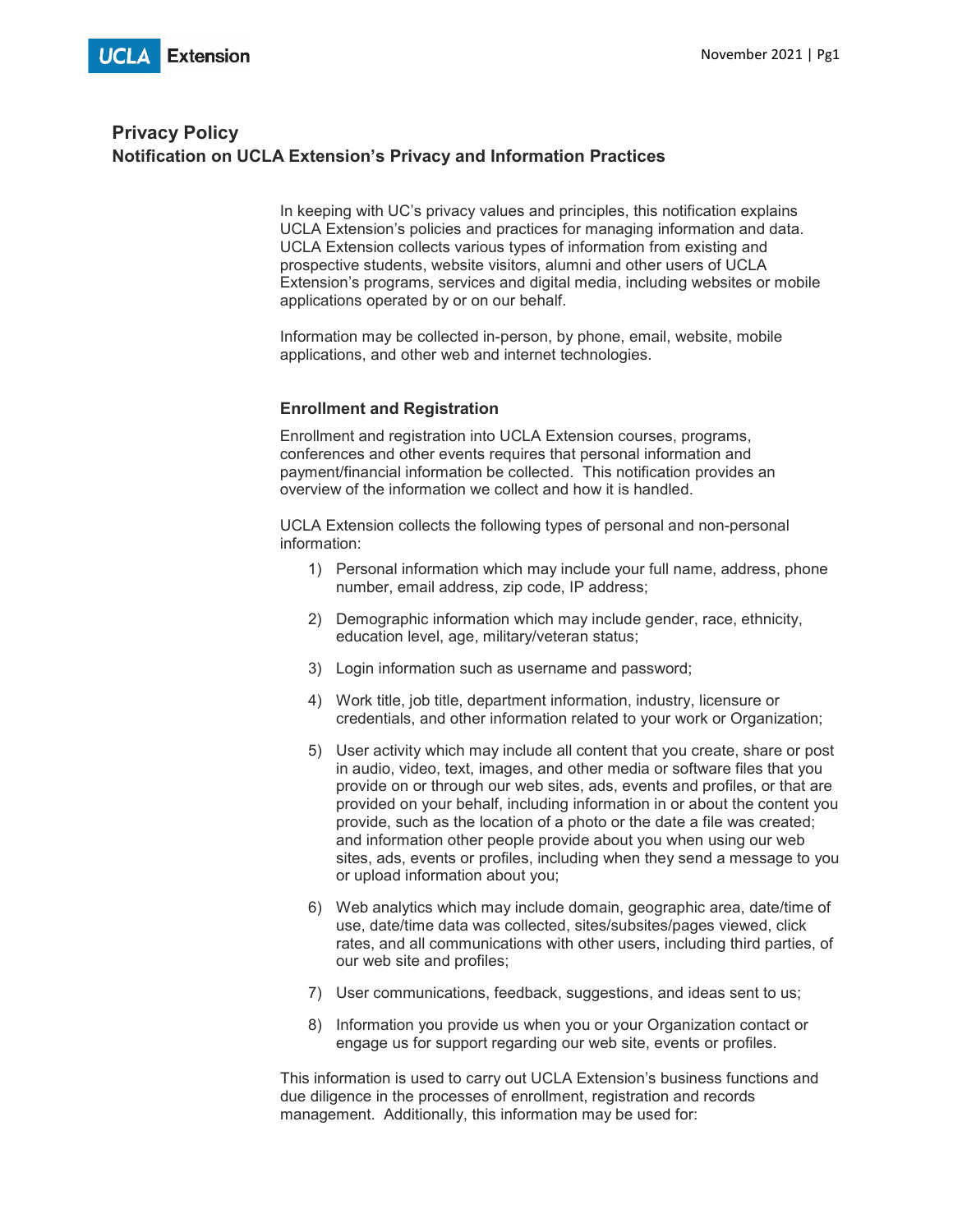- 1) Our internal marketing purposes and online behavioral advertising, which include, but are not limited to, sending you material about products, services, updates, etc. that we think may be of interest to you;
- 2) For fostering communication and awareness of UCLA Extension's courses, programs and events through social networks and vis-à-vis any of UCLA Extensions digital platforms;
- 3) For sharing with our education partners, and approved select vendors or associates who are performing services on our behalf;
- 4) To analyze and improve website and service performance and delivery, analyze how sites and services are being accessed and used;
- 5) To test, correct and improve our content, applications and services;
- 6) To develop new applications, products and services; and
- 7) To improve customer/student experience and retention, analyze academic and learning outcomes and preferences.

Payment card information be transmitted via the web by you to us, and subsequently by us to others with a need to know such as our acquiring bank. Furnishing all information designated as *required* (by an asterisk) on the forms on this site is a condition of enrollment. (Date of birth, gender, Social Security number (SSN)/Taxpayer Identification Number (TIN), and ethnic identity are not required fields.) Failure to provide required information will delay or may even prevent your enrollment.

- Information that is not required but which we ask you to volunteer (such as *gender*, *educational level* and *ethnic identity*) is used solely for statistical purposes to measure the diversity of the audience we serve.
- If you do not have or could not provide us with your SSN/TIN, you will be permitted to enroll; however, UCLA Extension will not be able to provide the IRS with evidence of fee payments that might entitle you to tax credits provided under the Taxpayer Relief Act of 1997. Each year in December, UCLA Extension will conduct an annual solicitation of students whose records are subject to IRS reporting but where the SSN/TIN field remains blank, this to ensure that an oversight on your part can be addressed. You may append your record online at any time by logging in to the Student Portal, or by submitting [IRS form W-9S b](http://www.irs.gov/pub/irs-pdf/fw9s.pdf)y mail to UCLA Extension Records Office, 1145 Gayley Avenue, 2<sup>nd</sup> Floor, Los Angeles, CA 90024.
- UCLA Extension routinely reports its student census to the National Student Clearinghouse. Those seeking deferments for repayment of student loans may wish to provide SSN to expedite the deferment process.
- Consistent with California practice for amending tax returns, UCLA Extension's interest in retaining SSN for reporting purposes expires four years beyond the tax year. SSN data are stored in an encrypted state. You may request at any time to have SSN data deleted.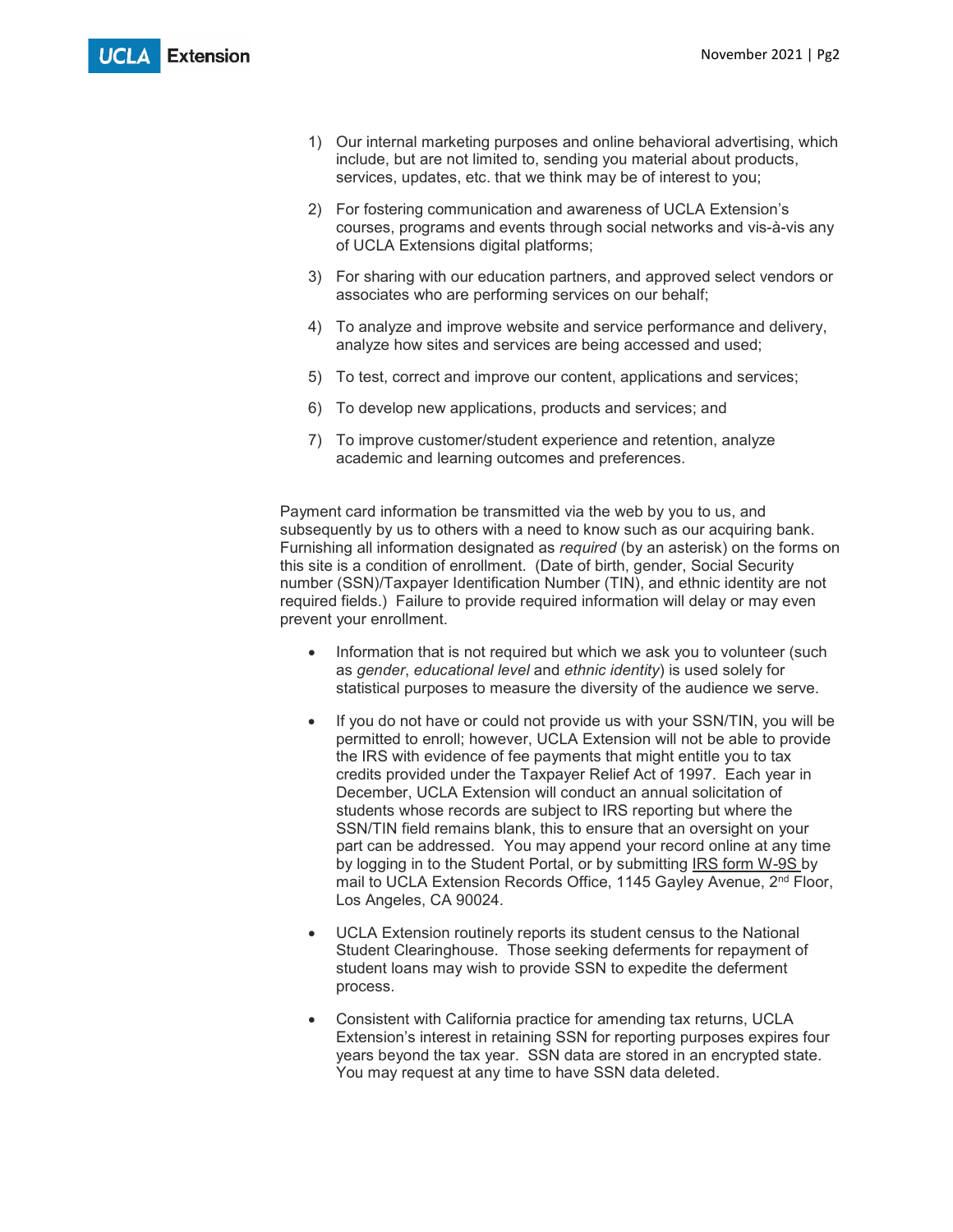- Contact information furnished on these forms may be used by University departments and publicly announced program co-sponsors for distribution of information on future programs and activities of interest to you. This and other information will be transmitted to the state and federal government if required by law. Except for sharing with other University departments and program co-sponsors, as provided by law, UCLA Extension does not sell or share its mailing list.
- The official responsible for maintaining the information requested on forms on this website is the Registrar, UCLA Extension, 1145 Gayley Avenue, 2nd Floor, Los Angeles, CA 90024.

### **Student Records**

Under provisions of the federal Family Educational Rights and Privacy Act of 1974 ("FERPA," 20 U.S.C. sec. 1232g), you have the right to:

- Inspect and review records pertaining to you in your capacity as a student;
- Have withheld from disclosure, absent your prior consent for release, personally identifiable information from your student records, except as provided by the Federal Act and University Policies;
- Inspect records maintained by the University of disclosures of personally identifiable information from your student record;
- Seek correction of your student record through a request to amend the records, subsequently through a hearing;
- File complaints with the Department of Education regarding alleged violations of the rights accorded you by the Federal Act.

*FERPA* allows Universities to confirm attendance and publish directories of their students without their prior consent, but requires a procedure to be presented allowing you to *opt out*. Certain conferences and short courses are designed to support professional networking opportunities and will include provisions for nametags and the sharing of participant rosters. When planned with such support, notice will be provided in the course listing. Students may opt out of planned participant rosters by sending an e-mail to [Records@uclaextension.edu.](mailto:Records@uclaextension.edu) For all other classes and programs, students are welcome to *opt in* to our published participant communities in the Student Portal.

#### **Other Information We Collect**

We use your IP address to help diagnose problems with our servers and to administer our website. In this context, you remain anonymous as an individual. We may collect and distribute aggregate statistics about our website visitors, traffic patterns, and related site information. These statistics do not include any information that allows for identification of an individual in any manner.

### **Opting Out/Unsubscribing**

We send announcements to our students and to those who express interest in UCLA Extension to help you stay abreast of our courses, programs, and special events. If you wish to be removed from our mailing lists, you may [unsubscribe](https://www.uclaextension.edu/unsubscribe) at any time.